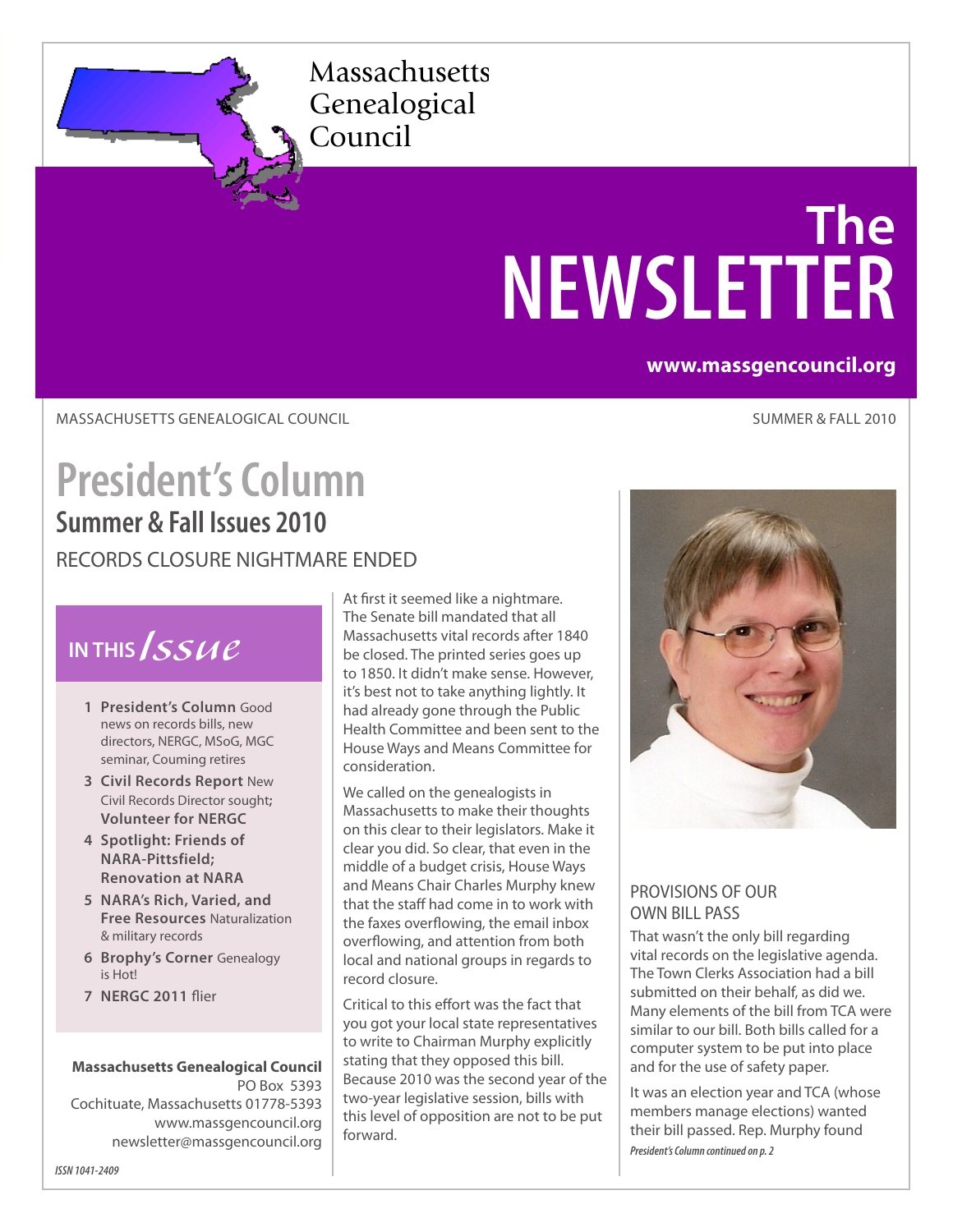## **NEWSLETTER**

#### *President's Column continued*

room to compromise. As a result, the Senator who had submitted the TCA bill put forward a heavily amended bill under a new number. The amendments were made to answer our concerns. The new bill, H4910, passed on 26 September 2010 and was sent to the governor. As a result, computerization and safety paper are now law.

The TCA will take credit for it, but I think we can, too. This bill is stronger, clearer, and more sensible because of your timely input. TCA's original bill flailed all over the place, referring to federal proposed regulations that will never be adopted and opening up a situation in which every town clerk could close any record without recourse. All of that was altered so that only the state registrar could do so and only under certain conditions; police investigations are mandatory. The bits that stayed were by-and-large the bits that also were in our bill. We can take a victory lap for the passage of this bill. Our voice was heard; the bill was amended; and the computer system and security paper the commonwealth needs are now in law.

#### MGC WELCOMES NEW DIRECTORS

Our board's elected terms might be for two years, but sometimes life intervenes and we have to juggle jobs. D. Joshua Taylor, our Program Director, was appointed Director of Education at MGC member society the New England Historic and Genealogical Society. His new responsibilities include a heavy workload and extensive travel. As a result, we have elected new directors for the following positions:

- • Program Director Michael Brophy, [program@massgencouncil.org](mailto:program%40massgencouncil.org?subject=)
- Publicity Director Merlyn Liberty, [publicity@massgencouncil.org](mailto:publicity%40massgencouncil.org?subject=)
- • Newsletter Director Meredith Hoffman, [newsletter@massgencouncil.org](mailto:newsletter%40massgencouncil.org?subject=)

#### MGC'S SEMINAR SCHEDULED FOR 2011

Our own Annual Meeting and Seminar is scheduled for 23 July 2011 at Bentley University's LaCava Conference Center in Waltham. Program Director Michael Brophy is putting together our program which will feature presentations on the repositories and records of Massachusetts.

#### MEMBER SOCIETY MSoG MARKS 35TH YEAR

The first Saturday in November saw nearly 200 Massachusetts genealogists gathered in Marlborough to mark the 35th anniversary of the Massachusetts Society of Genealogists. They marked it with a wonderful daylong conference, two tracks, six speakers, great vendors, the presentation of the writing awards, an annual meeting, and a formal luncheon.

The local state representative and state senator attended the luncheon. MSoG's officers gave the MGC president a place at the table reserved for the legislators and speakers. I had a great talk with Sen. James Elbridge about the last session's bills and about our plans to continue to monitor records access. I think he was impressed by the presence of 200 genealogists and told me he was willing to help us in our efforts. My thanks to Hazel Miele of MSoG for giving me the opportunity for a long discussion with Jamie Elbridge.

#### NERGC 2011 PROGRAM AVAILABLE

The New England Regional Conference's 2011 program and registration brochure are now available online at [www.](http://www.nergc.org) [nergc.org](http://www.nergc.org). It takes place in Springfield, Massachusetts, 6-10 April 2011. The conference will span two hotels there, the Marriott Springfield and the Springfield Monarch Place Hotel.

Featured national speakers are Paul Milner and John Philip Colletta. Elissa

Scalisse Powell will present a beginning genealogy workshop on the opening day. Each day will feature six tracks of speakers and one track of workshops. The ever-popular Society Fair takes place on Thursday evening together with the opening of the Exhibit Hall.

#### MGC WILL SPONSOR A PANEL DISCUSSION AT NERGC

Friday, April 9th, from 4:45 to 5:45, MGC will present a panel discussion on "Access to Records for Genealogists: An Open Forum on the Issues at both the State and Federal Level." Block it out now in your calendars. We look forward to seeing you there and to hearing from everyone.

#### CIVIL RECORDS DIRECTOR BERNIE COUMING RETIRES

About a year ago, our Civil Records Director Bernie Couming warned the MGC Board that he would be retiring from active leadership in about a year and was willing to train an apprentice. He is our second Civil Records Director, having succeeded Shirley Barnes at her retirement. We will all miss Bernie. He knew the legislative system and gave us all great support in dealing with it. MGC has been a lucky organization to have had two such capable people in this important position.

The MGC Board has also decided to procure a student intern to support our legislative agenda. We are actively looking at local universities with government degrees to find the right program and person.

Bernie has given us a job description for the Civil Records Director position. It is printed in this newsletter. We are actively recruiting for the position now. Please let us know about capable, competent people in your organizations who can take on this job or serve on the Civil Records Committee.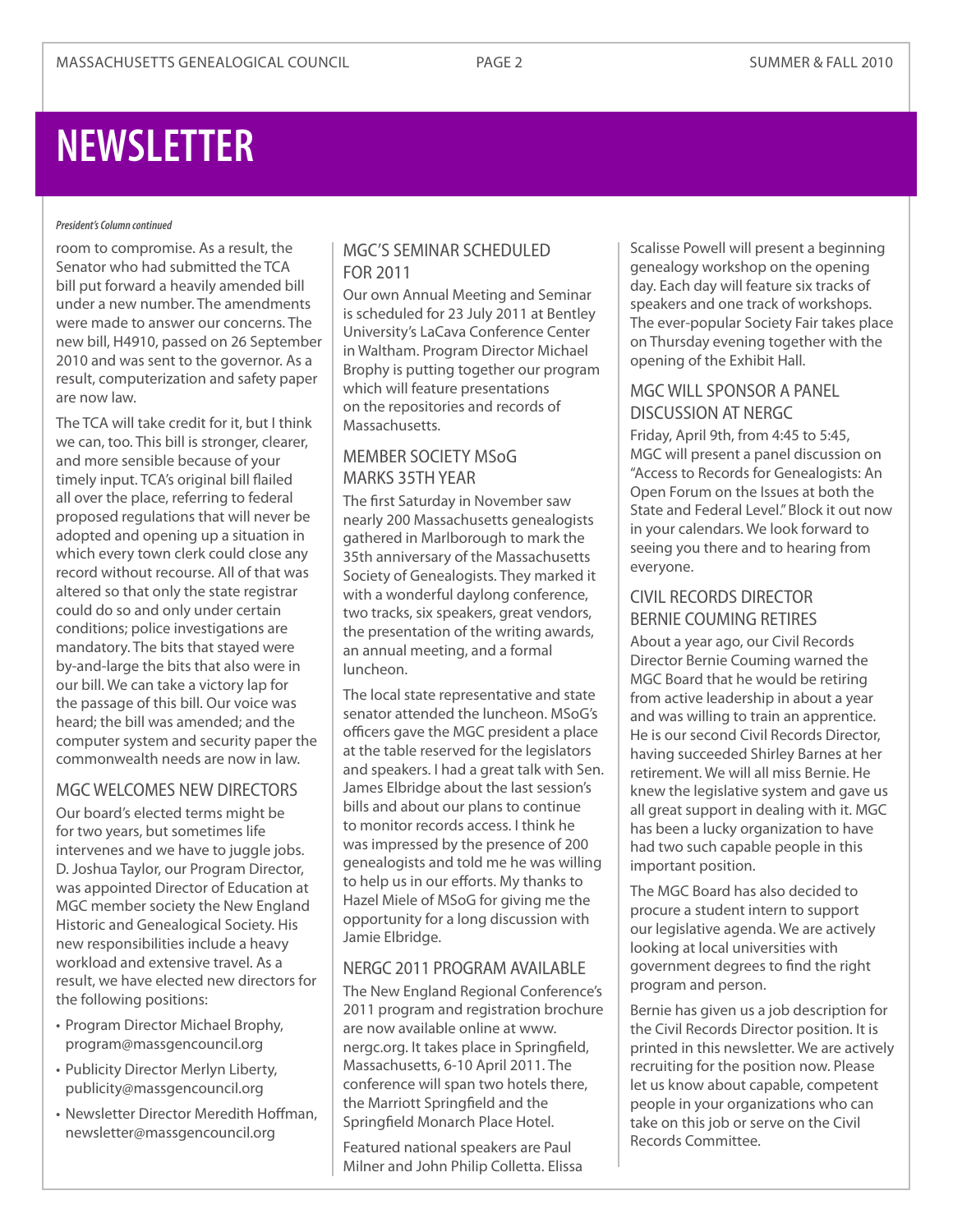#### **Calling all volunteers: MGC Director of Civil Records position is open & members needed to volunteer for NERGC 2011**

## **Civil Records Report**

#### POSITION AVAILABLE: DIRECTOR OF CIVIL RECORDS

This is a volunteer position for a highly motivated candidate, able to organize and encourage enrollment by a team of volunteers, and to lead the Civil Records Committee.

#### PURPOSE OF POSITION

Consult with the MGC Executive Board:

- To produce state legislation proposals that enhance the preservation of, and continued public access to, the Vital Records of the Commonwealth.
- • To obtain committed support, and pursuit of these objectives on Beacon Hill, in order to garner sponsors to support and to pass proposed legislation and to enforce same. This includes legislators and their leadership, and the Executive Branch, i.e., the Governor, who must sign the new law and also appoints the executive officer of the Department of Public Health (the position responsible for the Registry of Vital Records and Statistics).
- • To enlist the Secretary of the Commonwealth and the State Archivist and the Supervisor of Public Records in support of our concerns.
- • To generate enthusiastic support among genealogists and their respective societies and organizations, as well as among associated organizations of affiliated stakeholders of these proposals, such as the Massachusetts historical organizations, newspaper publishers, academic institutions, funeral directors, private investigators, and probate researchers.

Note that these responsibilities are shared concerns of the entire Board, as well as most genealogists (not only in Massachusetts), as well as many of our

legislators and many of the affiliated stakeholders. However, the volunteering candidate for DIRECTOR OF CIVIL RECORDS would be the spearhead of the effort.

The effort must include regular and persistent trips to the State House to engage many state representatives and senators, and their staff members, especially Chiefs of Staff. These will include frequent, even weekly visits, such that you become recognized by those who can see to the passage of our proposed legislation and prevention of wrongful proposals. You represent the genealogical community as an advocate for the rule of law that governs continuing and future access to and preservation of state records.

#### JOB DESCRIPTION FROM MGC BYLAWS

Civil Records Director as directed by the Council shall:

- a. Act as representative to present legislation and recommend adoption of policies in the interest of genealogists at legislative and administrative hearings, special meetings, seminars and such other assemblies.
- b. One of the members of the Civil Records Committee shall be a member of the Special Vital Records and Statistics Committee established by Chapter 46 of the Mass. General Laws  $(M \cap L)$
- c. Act on behalf of the Council when immediate decision and alternate action must be taken at said hearings and assemblies.
- d. Keep abreast of national, state and local proceedings governing the concerns of genealogists.
- e. Obtain and file all legislation and policies recommended.
- f. File a written report of the action taken and the results of such action.

Contact MGC President Barbara Mathews, [president@massgencouncil.](mailto:president%40massgencouncil.org?subject=) [org](mailto:president%40massgencouncil.org?subject=).

### **Volunteers Needed for NERGC 2011**

*Christine Bard, Volunteer Chair for NERGC 2011, is recruiting volunteers and has sent this request:* 

Please sign up now to volunteer by contacting me directly (see contact information below). State that you wish your volunteer time to be allotted to MGC and identify for which of the following task(s), with the day(s) and time(s), you want to volunteer.

- . Registration
- . Hospitality
- . Hall Traffic Control
- . Signage
- Session Door or Introduce Speaker\*
- . Workshop Introduce Speaker\*
- . Evaluations before & after sessions
- . Society Fair Assistance
- . Meal or Hosted Meal\* Ticket collection . Audio Visual (need a general knowledge

of computers, LCD projectors, and general A/V is recommended)

If you are bringing a spouse, family member, or friend along for the ride they can help out as well. They don't have to be registered for the conference to volunteer for most volunteer opportunities except those noted by \*.

For each hour volunteered you will receive a raffle ticket for daily raffles. Thanks,

Christine Bard

NERGC 2011 Volunteer Chair 11 Brickyard Drive Litchfield, NH 03052 [bardc@comcast.net](mailto:bardc%40comcast.net?subject=volunteering%20for%20NERGC%202011) – email preferred (603) 493-8767 (cell)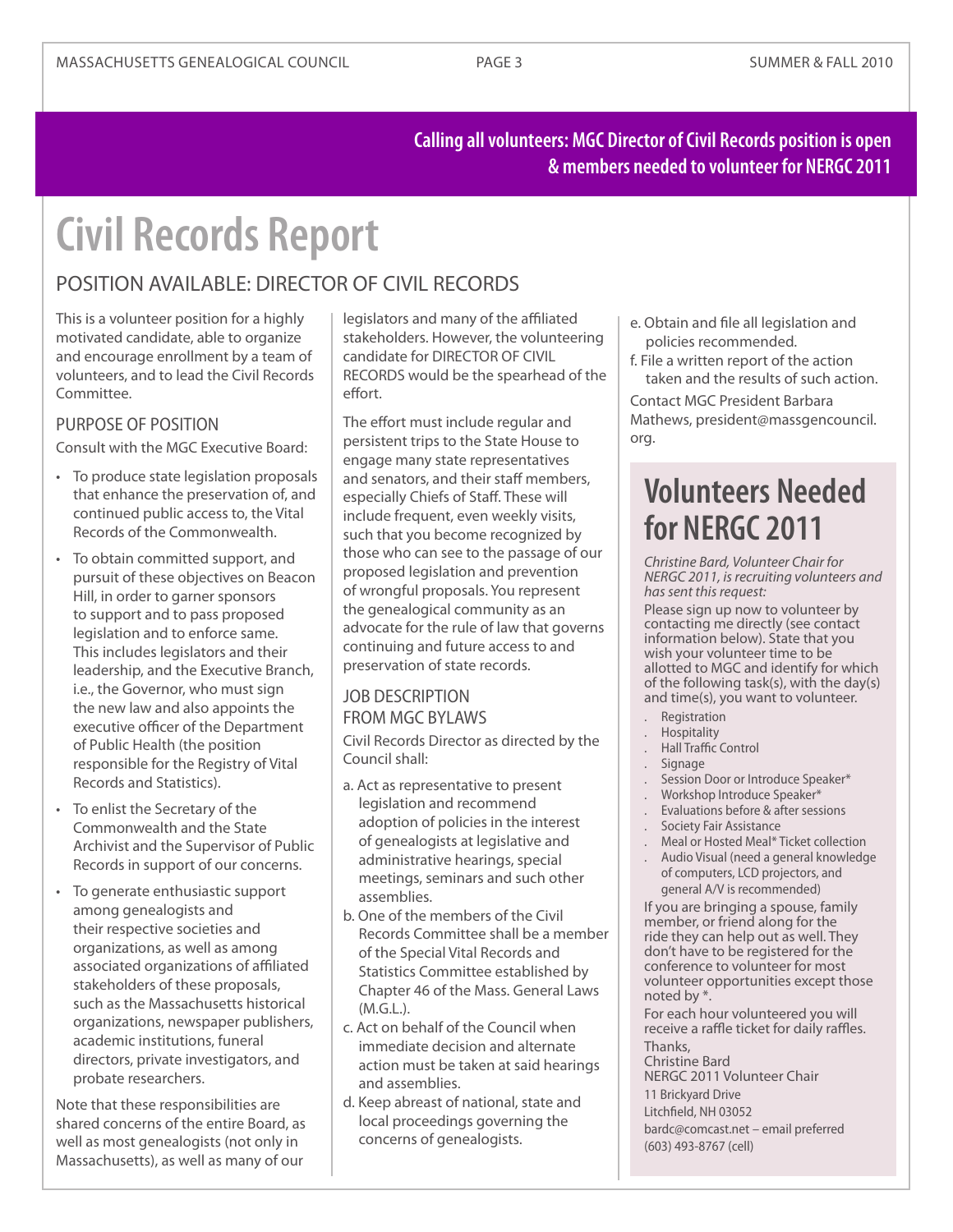## **NEWSLETTER**



## **Spotlight on Member Societies: Friends of NARA-Pittsfield** *and Barbara Mathews, CG*

The western half of Massachusetts is represented in the genealogical world by the Friends of NARA-Pittsfield. The group was established in 1995 as the Friends of the Silvio O. Conte National Archives in order to support the new Pittsfield office of the National Archives. At that time, Pittsfield had been open for one year and had only two staff members, Walter Hickey and Jean Nudd. The facility still only has two staff members but the volunteer corps is the largest in the regional system of the National Archives.

Through membership fees, sales at conferences and in a small on-site store, donations, and an annual fullday genealogy conference held in September, the Friends raise funds which are used in the following ways:

- • to increase the holdings of the Pittsfield branch by purchasing books and films at the recommendation of Friends' advisor, Archivist Jean Nudd
- • to purchase online access to AmericanAncestors.org
- • to maintain memberships in various organizations and societies
- • to publish a quarterly newsletter, *Archival Anecdotes*
- • to sponsor events of interest to genealogists, such as Irish day, Ethnic Day, and a lecture by Steve Morse
- to co-sponsor the annual Flag Day program
- • to provide two annual parties and gifts to honor Pittsfield's volunteers and to provide gifts for the volunteers at the Waltham facility in recognition of their work
- • to maintain a website, [www.](http://www.narafriends-pittsfield.org) [narafriends-pittsfield.org](http://www.narafriends-pittsfield.org) (see site for further information)

• to fund special projects, such as the creation of a CD, *The First Ten Years of Archival Anecdotes*

A full-day conference, "Life in the Past Lane," celebrated its seventh year in 2010. The conference draws genealogists from Connecticut, Massachusetts, Vermont, and New York. It included four lectures and a vendor hall in addition to lunch.

Recognizing and rewarding Pittsfield's volunteers is a very important function of the Friends. In a day when many records are available online and accessible from home, our patrons discover that their research, including that done online, is more productive when working with a volunteer. Volunteers and staff have tips for getting better search results and they are familiar with the ways various sites function.

*and Barbara Mathews, CG*

The Friends and Pittsfield's staff have won national recognition for service to the genealogical community:

- • *Archival Anecdotes* placed second in the National Genealogical Society newsletter competition in the Major Genealogical or Historical Society category in 2001 and again in 2009.
- • Vice President Gore's"Hammer Award" in 1997 went to the Friends and the Pittsfield NARA staff for outstanding service and for reinventing government operations through their close collaboration while saving \$70,000.
- The Friends nominated Jean Nudd for a National Genealogical Society Award of Merit in 2010 which she was awarded last April.

### **Renovation Underway at NARA in Waltham** *by Barbara Mathews, CG*

At an open house held August 26, 2010, NARA's Regional Administrator Diane LeBlanc explained the upcoming construction plans for the National Archives at Boston located at 380 Trapelo Road in Waltham, MA. Attending were over two dozen genealogists representing societies in Massachusetts, including MGC's president and vice president Melinde Sanborn, CG, FASG. Several other attendees were MGC delegates.

The construction will increase the size of both the research room where original records are used and the processing room where staff and volunteers work on original records. It will also re-gear what was formerly the microfilm reading room/reference room to create more

flexible space to be used for exhibit space, school programs, and programs for the general public. The number of computers in the reference room will also increase. Begun in November 2010, the construction is scheduled to be completed in April 2011.

Because the construction will curb or limit reference room access, Administrator LeBlanc advocated for a temporary Modular Classroom building to be included in the plans. The good news for New England genealogists is that she was successful. A Modular Classroom was installed in the NARA parking lot at Waltham, necessitating a two-day visitor closure—the only closure scheduled during the entire construction project. Through the classroom, we *Renovation Underway continued on p. 6*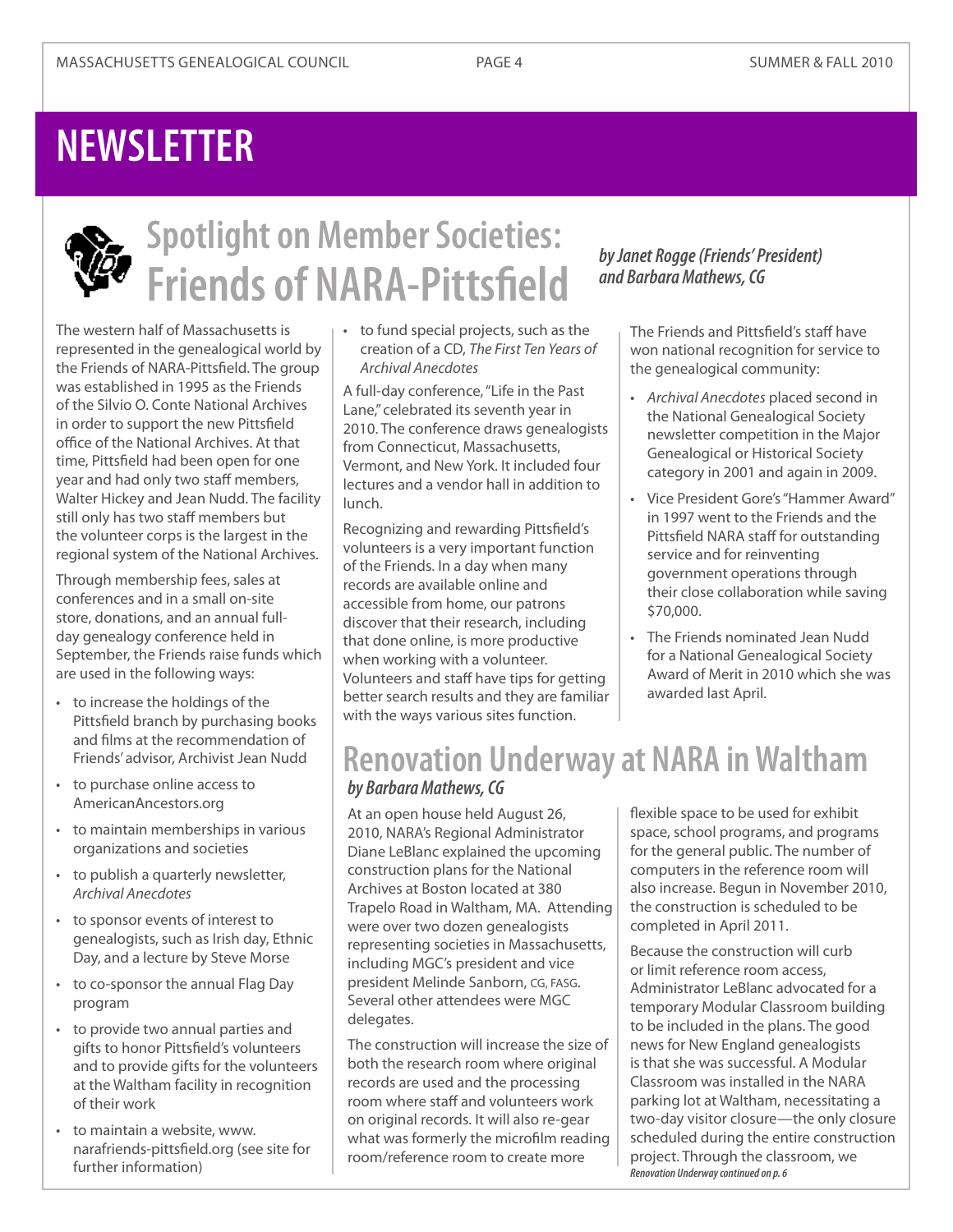**Check out the partial inventory lists of naturalization records and military records available at NARA–Waltham using their free access to Footnote, Ancestry, Heritage Quest, and ProQuest**

## **The Benefits of NARA's Computer Resources: Rich, Varied, Free**

What if I told you that, in one room, with free parking, you can have unlimited free access to four critical and expensive subscription databases used for genealogy? Would you be willing to listen more? Please, then, listen on.

Every NARA facility has computer terminals now. They have replaced nearly 75% of the old microfilm readers in Waltham alone. The subscription databases you can access for free on the NARA computers at Waltham are:

- • Footnote
- • Ancestry

#### PARTIAL LISTS OF AVAILABLE NATURALIZATION RECORDS

#### **On Ancestry**

#### Indexes:

- o Connecticut (some records) 1790–1906
- o New York City Courts to 1906

#### Records:

- o Massachusetts, U.S. District Court, 1906–1929
- o New York City's U.S. District Courts in Manhattan and Brooklyn, index to petitions, 1865–1929
- o Pennsylvania, Middle (1906–1930), Eastern (1795–1930), and Western (1912–1929) Districts
- o Maine, U.S. District Court, 1912–1929

#### **On Footnote**

#### Indexes:

- o Naturalization petitions, Massachusetts, U.S. District Court, 1906–1966
- o Naturalization petitions, Massachusetts, U.S. District and Circuit Courts, 1906–1929
- o Naturalization petitions, New York City, all city, state and federal courts, 1792–1906
- o Declarations of intention, Manhattan, 1917–1937

#### Records:

- o Naturalization records, Massachusetts, U.S. District and Circuit Courts, 1906–1929
- o Petitions for Naturalization
- • Eastern District of NewYork [Brooklyn] (1865–1937)
- Southern District of New York [Manhattan and Bronx] (1897–1944);
- Western District of New York (1907-1966)
- o Pennsylvania, Middle (1906–1930), Eastern (1795–1930), and Western (1820–1911 or 1930) Districts

#### • Heritage Quest

• ProQuest

During the renovations discussed elsewhere in this newsletter, a doublewide classroom built in the parking lot will continue to give genealogists and researchers access to the records in Waltham. NARA staff members suggest you call ahead first in the case of archival materials so that those records can be pulled for your arrival.

To aid genealogists in the use of the subscription databases, NARA staff has prepared several finding aids. These aids focus on those topics we have come to associate with NARA's holdings naturalizations and military records, to name two. Footnote and Ancestry tend to have more materials in these areas. This is not to belittle the Heritage Quest and ProQuest materials, which have superior strengths in other types of documents.

*Note*: All of the subscription database companies are continually adding records to their treasure troves. As a result, the listing below can only be considered the tip of the iceberg.

#### PARTIAL LISTS OF AVAILABLE MILITARY RECORDS

#### **On Ancestry**

#### Revolutionary War:

- o Bounty Land Warrants used in the U.S. Military District of Ohio
- o Ledgers of Payments, 1818–1872

#### War of 1812:

- o Index to pension application files
- o Bounty Land Warrants, 1815–1858

#### Civil War:

- o General Index to Pension Files, 1861–1934
- o Index to Case Files of Disapproved Pension Applications
- o 1890 U.S. Census Schedules Enumerating Union Veterans and Widows
- o Consolidated Index to Compiled Service Records of Confederate Soldiers

#### Military:

- o Index to general correspondence of the Record and Pension Office, 1889–1904
- o Register of Enlistments in the U.S. Army, 1798–1914

#### **On Footnote**

- Revolutionary War:
- o Pension Publications
- o Final Payment Vouchers Index, 1818–1874

#### Civil War:

- o Confederate Soldier Service Records
- o Union Soldier Service Records
- o Confederate Amnesty Papers
- o Confederate Citizens File
- o Index to veterans of Civil and later Wars
- o Widows' Pensions
- o Matthew Brady's Civil War photos
- o Civil War maps
- o Lincoln Assassination Papers

#### U.S. Navy:

- o Survivors' Certificates
- o Widows' Certificates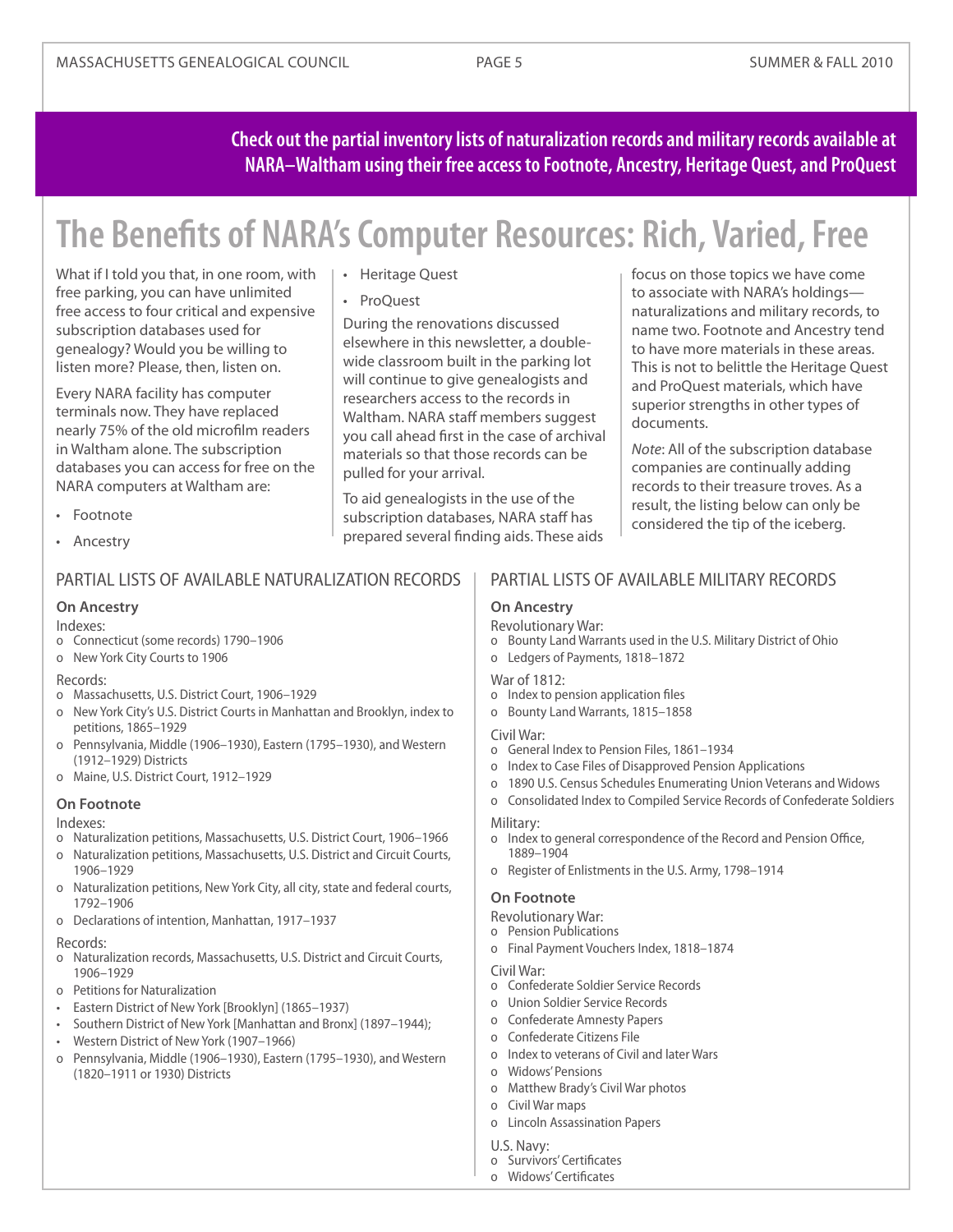## **NEWSLETTER**



Michael Brophy [program@massgencouncil.org](mailto:program%40massgencouncil.org?subject=)

With the success of the two recent big genealogy TV shows—*Who Do You Think You Are?*, from NBC via the United Kingdom, and *Faces of America*, from Henry Louis Gates and PBS—genealogy has never been more popular. Consider the following—the behemoth of the industry, Ancestry.com, reported these statistics:

- • Subscribers totaled 1,377,000 at the end of the third quarter of 2010, **a 34% increase** over the end of the third quarter of 2009 and a 5% increase over the end of the second quarter of 2010.
- • Gross subscriber additions were 252,000 in the third quarter of 2010, **a 58% increase** over the third quarter of 2009 and a 13% decline from the second quarter of 2010, reflecting the continued success of marketing programs in the quarter and the difficult sequential comparison due to strong subscriber additions from the airing of *Who Do You Think You Are?* early in the second quarter.
- • Total revenue for the third quarter of 2010 was \$79.3 million, an increase of 39.2% over \$57.0 million in the prior year period.

## **Genealogy is Hot!**

• Operating income for the third quarter of 2010 was \$19.3 million, compared to \$7.9 million in the prior year period.

Speaking of Ancestry, our own New England Historic Genealogy Society in Boston (NEHGS) teamed up with the Utah big guys to put on two highly successful Boston Family History Days this year. The first was at the Boston Westin Copley Place in the spring and the second in October at the World Trade Center on the South Boston Waterfront.

Both events sold out in a short period of time and according to everyone I spoke to, they were wildly successful. I attended both events and acted as a consultant to attendees to offer advice on their brick walls and general research questions. The volume of traffic was enormous and the shows were well organized. I can assure you I was busy from the beginning of the day until the end!

In April of this year, the Association of Professional Genealogists (APG) announced that membership surpassed the two thousand member mark for the first time in its thirty-plus year history. "This milestone comes at a time when interest in genealogy is mushrooming, as both a pastime and a profession," said APG President Laura Prescott. The organization now has twenty-three chapters worldwide and even an online chapter on the web site Second Life. This one has to be seen to be believed.

So why all the buzz? A sudden rise in interest in family medical history? A membership drive by the DAR? I think not.

I love what one of Henry Louis Gates' subjects replied: Genealogical study gives us a new perspective on ourselves. It connects us to a part of ourselves that has laid dormant for many of us for most

of our lives. It opens up conversations between family members that otherwise would not happen.

The most memorable quote from the *Who Do You Think You Are?* series? It came from the least likely of subjects football star Emmitt Smith. "We are standing on the shoulders of giants," he said, recalling his journey back to Africa. The man was obviously deeply affected by the discoveries of his African-American heritage that gave him a whole new perspective on himself.

Sometimes wisdom can come from the least likely of sources—a Hall of Fame football player.

#### *Renovation Underway continued*

will be able to continue to access the computerized materials of the Waltham facility and to use a few microfilm readers.

The services that NARA/Waltham provides will continue in place throughout construction. If you plan a visit, be sure to read their Frequently Asked Questions (FAQ) list online at [http://www.archives.gov/northeast/](http://www.archives.gov/northeast/boston/renovation-faqs.html) [boston/renovation-faqs.html](http://www.archives.gov/northeast/boston/renovation-faqs.html).

To ease this period for both staff and researchers, please heed the FAQ's suggestion to call ahead if you are planning to access archival materials. Because the Modular Classroom is separated from the building, the staff appreciates having sufficient time to retrieve materials for you. That contact information is:

National Archives at Boston 380 Trapelo Road Waltham, Massachusetts 02452-6399

Phone: (781) 663-0130 Fax: (781) 663-0154 E-mail: [waltham.archives@nara.gov](mailto:waltham.archives%40nara.gov?subject=)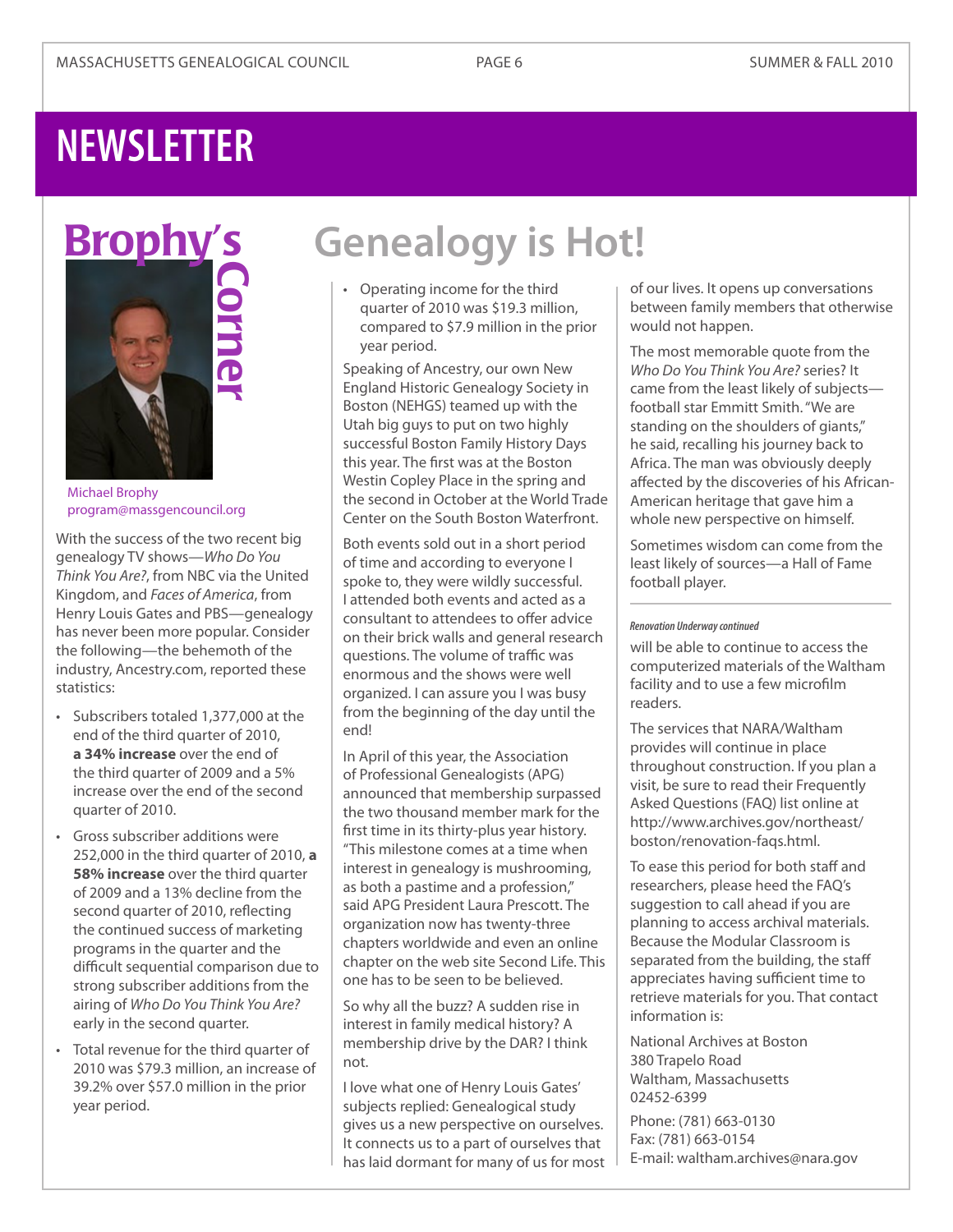### *Exploring New Paths to Your Roots*

11th New England Regional Genealogical Conference



### **6-10 April 2011 Springfield, Massachusetts**

Featuring over 50 genealogical experts and 100 informative lectures, workshops, the Ancestors Road Show, Librarians and Teachers Day, and popular Special Interest Groups.

## **National Speakers**



### **John Philip Colletta**

Entertaining, knowledgeable and experienced, John Philip Colletta is a popular lecturer. For 21 years he taught workshops at the National Archives and courses for the Smithsonian Institution. Dr. Colletta is a faculty member of the Institute of Genealogy and Historical Research at Samford University and the Salt Lake Institute of Genealogy. His publications include articles, two manuals, and one "murder-mysteryfamily-history."

### **Paul Milner**

Paul Milner, a native of northern England, is a professional genealogist and lecturer. Paul has specialized in British Isles genealogical research for 30 years. He is the author of several books on English and Scottish genealogical research. He has been designing workshops and lecturing to a wide variety of audiences for over 35 years.



### *More information at www.nergc.org*